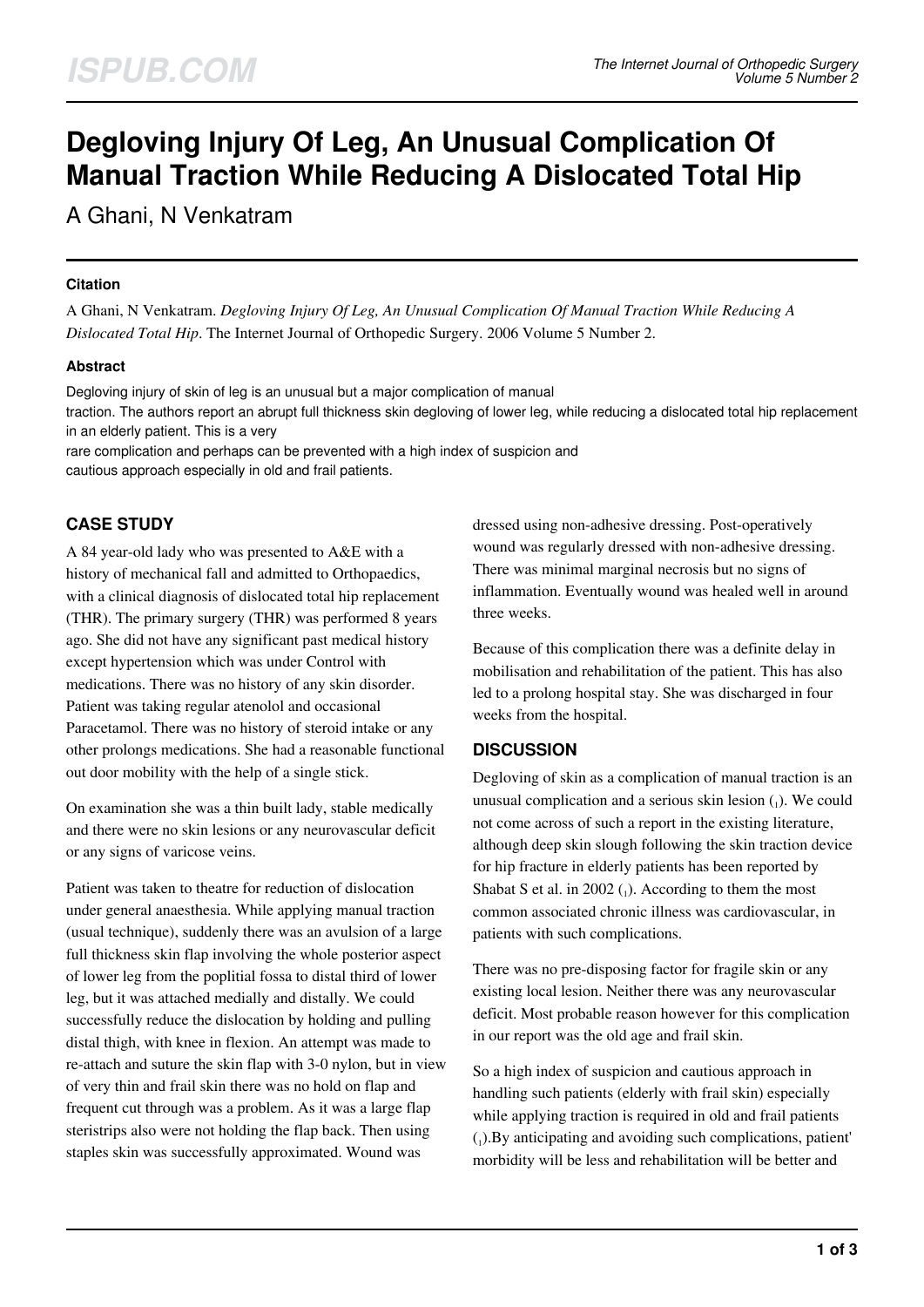faster  $\binom{1}{1}$ .

## **CORRESPONDING AUTHOR**

Dr.A.Ghani 9 Hospital Way London SE13 6UF Phone: 02084650931, 07737982032 E-mail:

drghani31@rediffmail.com

#### **References**

1. Shabat S, Gepstein R, Mann G, Kish B, Fredman B, Nyska M. Deep skin slough following skin traction for hip fracture.J Tissue viability2002; 12(3):108-12